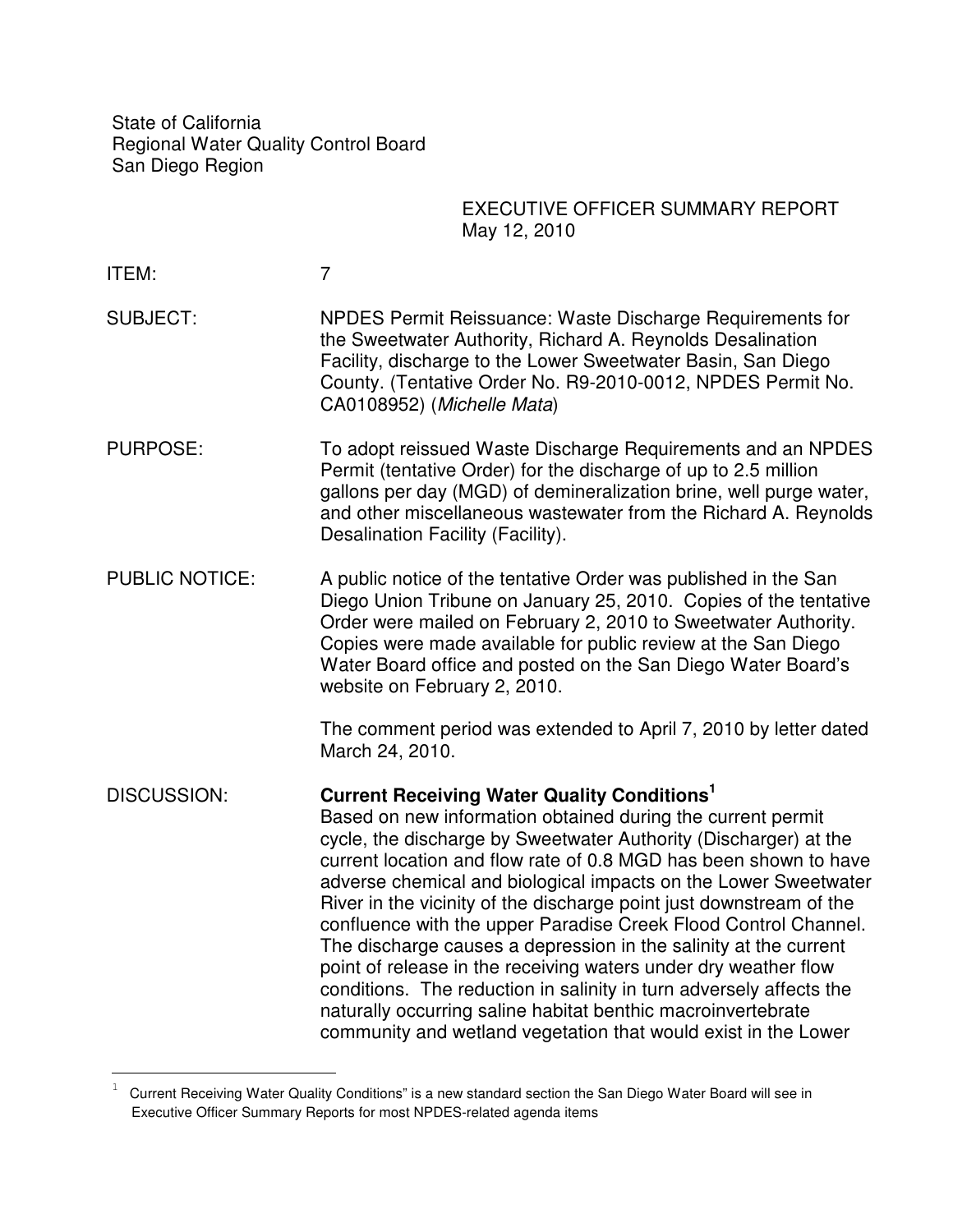## EO SUMMARY REPORT -2-<br>
May 12, 2010 ITEM NO. 7

Sweetwater River in the absence of the discharge. Results of a recent vegetation survey conducted indicate that the marsh around the discharge has transitioned from coastal brackish marsh to coastal salt marsh. The current distribution of vegetation makes it apparent that a long-term shift in vegetation toward a more halophyte-dominated condition (i.e., a salt marsh) has occurred since the initiation of nearly continuous inputs of brackish water from the Reynolds Facility.

# **Environmental Outcome of Tentative Order<sup>2</sup>**

Under the tentative Order, the Discharger would be required to relocate the discharge approximately 2,850 feet downstream of the confluence of the Upper Paradise Creek Flood Control Channel and the Lower Sweetwater River to eliminate the adverse chemical and biological impacts. The schedule for relocating the discharge release has been negotiated with the Discharger and included in the Revised Errata (Supporting Document No. 5). Site studies conducted by the Discharger indicate the receiving waters in the vicinity of the new release point would provide sufficient dilution to minimize the salinity impacts to the tidally influenced portion of the Lower Sweetwater River at all times of the year. Thus, relocating the discharge downstream will help restore the beneficial uses to the tidally influenced portion of the Lower Sweetwater River by creating a more homogenous salinity level throughout the water body.

The discharge release point relocation would also accommodate the Discharger's request to increase the flow rate from 0.8 MGD to 2.5 MGD to allow for increased production of local potable water supply from 5 MGD to 10 MGD, thereby further utilizing the groundwater in the San Diego Formation to augment public water supplies. The project is an important part of a long-term strategy by the Discharger to reduce dependence on imported water.

#### **Background**

 $\overline{a}$ 

Order No. R9-2004-0111 establishes requirements for the discharge of up to 0.8 MGD of combined discharges from demineralization brine, well purge water, and miscellaneous wastewater from the Richard A. Reynolds Desalination Facility (Facility). The combined waste discharges regulated under this NPDES permit are routed to the Lower Sweetwater River via the

 $\overline{2}$ "Environmental Outcome of Tentative Order" is a new standard discussion section that will be presented in EOSRs for some NPDES-related agenda items.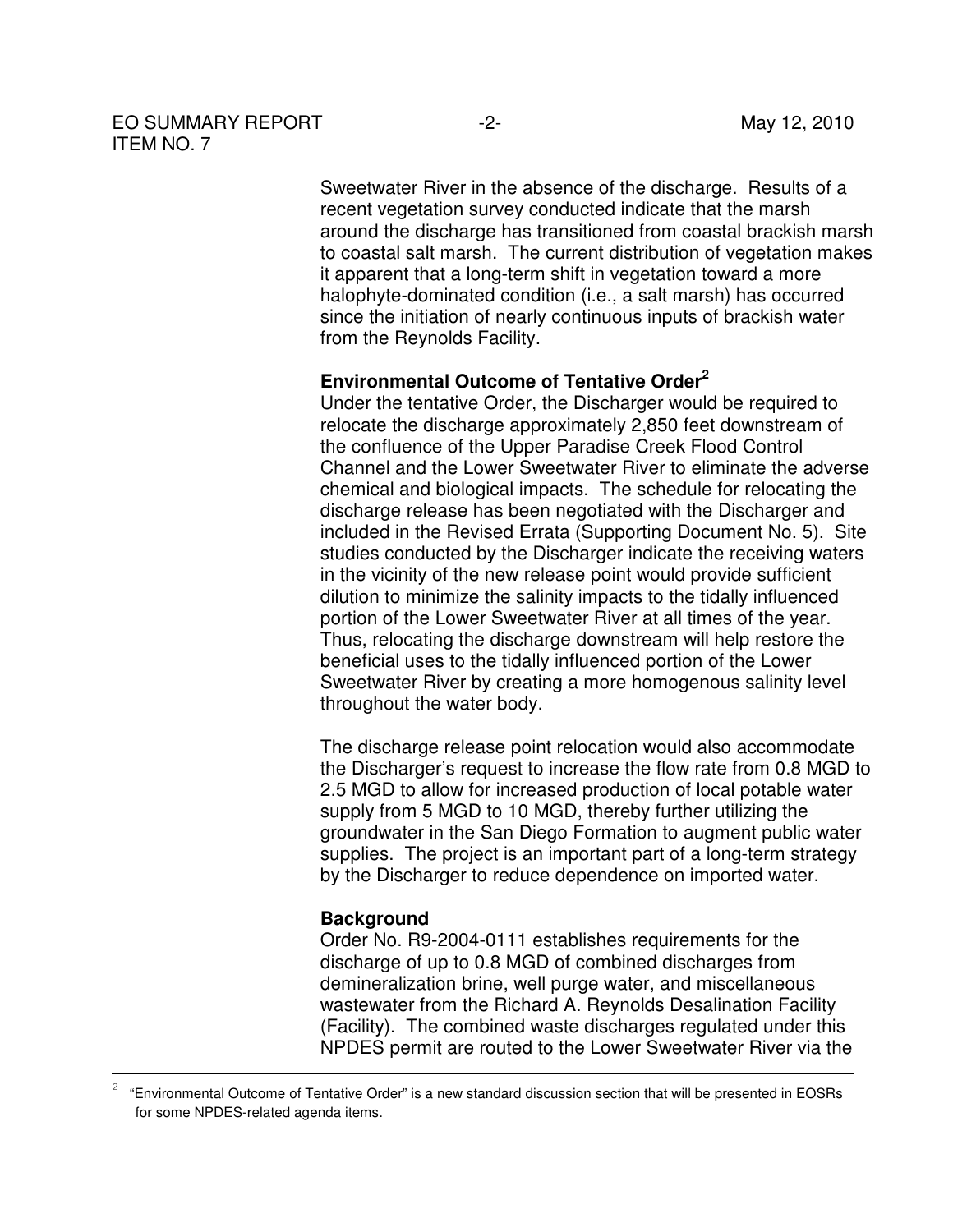## EO SUMMARY REPORT -3-<br>
May 12, 2010 ITEM NO. 7

upper Paradise Creek Flood Control Channel. The area of discharge at the lower Sweetwater River is within the tidal prism of San Diego Bay.

The Facility is a groundwater desalination plant that draws brackish groundwater for desalination and produces a potable water supply to approximately 180,000 customers through about 35,000 service connections in the communities of Chula Vista and National City. Since the adoption of Order No. R9-2004-0111, the Discharger has increased potable water production at the Facility from 4 MGD to 5 MGD and plans an additional expansion to 10 MGD in the near future. Six groundwater wells draw from the San Diego Formation Aquifer to provide plant feed-water.

An additional five groundwater wells are planned to be added as part of the proposed expansion for a total of eleven groundwater wells. Under the tentative Order, well purge water from the proposed wells would discharge into storm drains that lead to San Diego Bay south of the Sweetwater River Estuary. The discharge of brine to the Lower Sweetwater River would increase from a maximum of 0.8 MGD to no more than 2.5 MGD.

The tentative Order would allow, on an interim basis, an increase in flow from 0.8 MGD to 1.0 MGD, at the existing location during the months of December through May. The increased flow would be generated from the use of groundwater wells SDF- 3, SDF-4, and SDF 5, which are located adjacent to the river, and are only operated during the winter months to lesson the impacts to the freshwater marsh habitat in the Sweetwater River. Generally this occurs after the first rains in late fall to early winter. The 0.2 MGD increase in flow rate at the current location during wet weather conditions would not contribute to the adverse biological impacts caused by dry weather flows described above. Discharge flow rates greater than 1.0 MGD, and up to 2.5 MGD, would only be allowed after the completion of the new outfall location.

The San Diego Water Board received comments on the tentative Order from the Discharger on February 23, 2010. A written Responses to Comments document and an Errata Sheet, including the proposed Compliance Schedule, have been prepared and sent to the Discharger on April 7, 2010. A supplemental Errata has been prepared to provide further clarification and correct typographical errors and was sent by email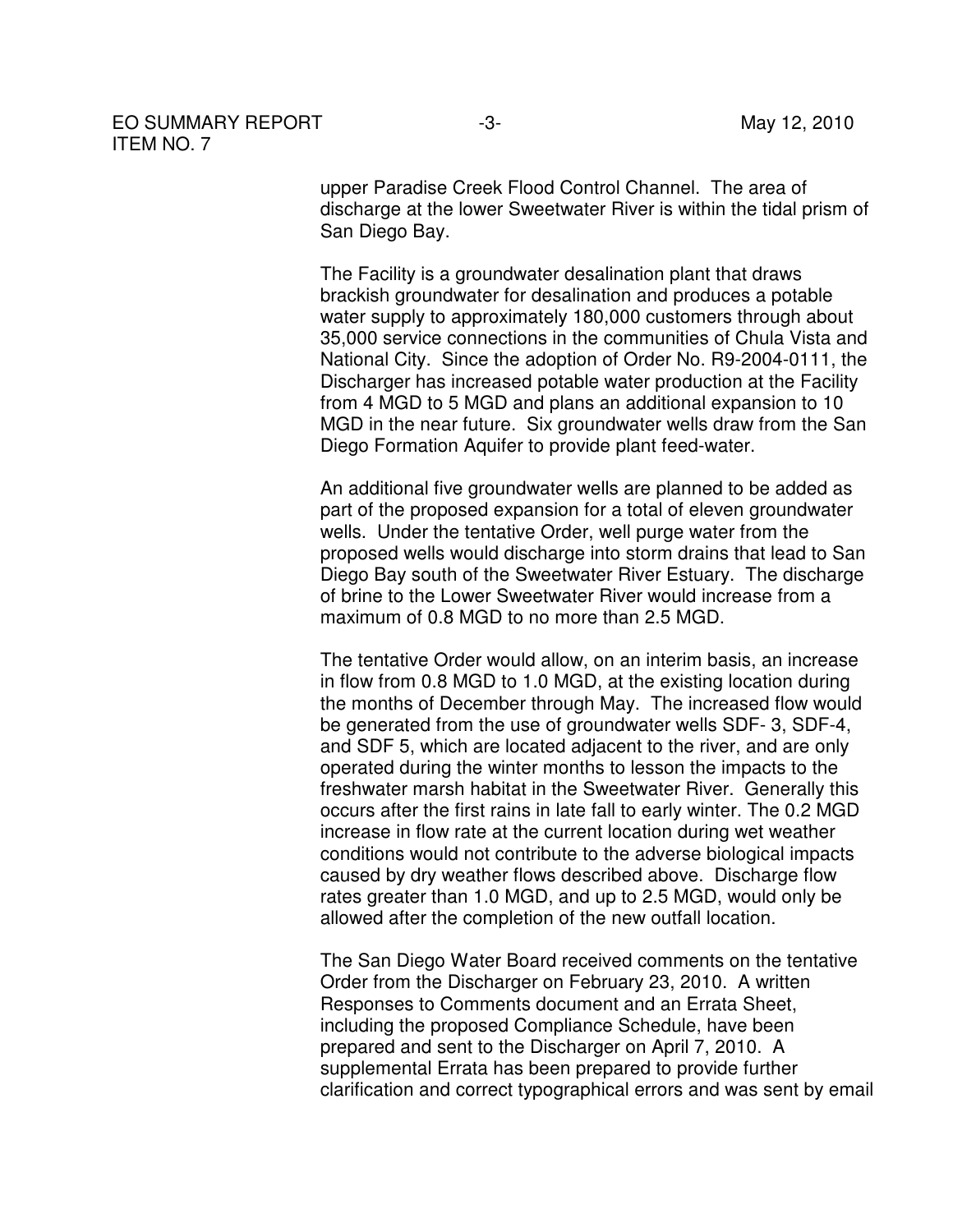EO SUMMARY REPORT 4-<br>According to the May 12, 2010 ITEM NO. 7

to the Discharger on April 28, 2010.

**SIGNIFICANT** CHANGES: The following areas in Tentative Order No. R9-2010-0012 differ from current Order No. R9-2004-0111:

- 1. The tentative Order has a new look based on the statewide template for NPDES permits. While each region is unique, there are many aspects of NPDES permits that can be standardized. Since 2004, staffs of the State and Regional Water Boards, along with USEPA's contractor, have embarked in standardizing NPDES permits in the state.
- 2. A Reasonable Potential Analysis (RPA) was conducted using data supplied by Sweetwater Authority. Effluent limitations were included for constituents with reasonable potential to exceed water quality objectives. Constituents that do not have reasonable potential or had inconclusive RPA results are assigned performance goals in the tentative Order. These constituents are also assigned monitoring requirements, but the results will be used for informational purposes only, not compliance determination.
- 3. The tentative Order contains interim Effluent Limitations for the existing discharge location (001a) and final Effluent Limitations for the proposed discharge location (001b).
- 4. An errata sheet has been prepared to incorporate a time schedule in the tentative Order for relocation of the discharge to a point further downstream to mitigate salinity impacts.
- COMPLIANCE: The Discharger has demonstrated compliance with the Effluent Limitations in current Order No. R9-2004-0111. New information obtained from recent site studies conducted by the Discharger indicates salinity concentrations, associated with the brine discharge, have adverse chemical and biological effects on the Lower Sweetwater River. Thus the discharge is not in full compliance with the Basin Plan narrative toxicity water quality standard expressed as a Discharge Prohibition in Order No. R9- 2004-0111. This non-compliance will be addressed with a Compliance Schedule in the tentative Order to move the discharge location further downstream. The San Diego Water Board anticipates that the portion of the Lower Sweetwater River impacted by the current discharge will be restored to naturally